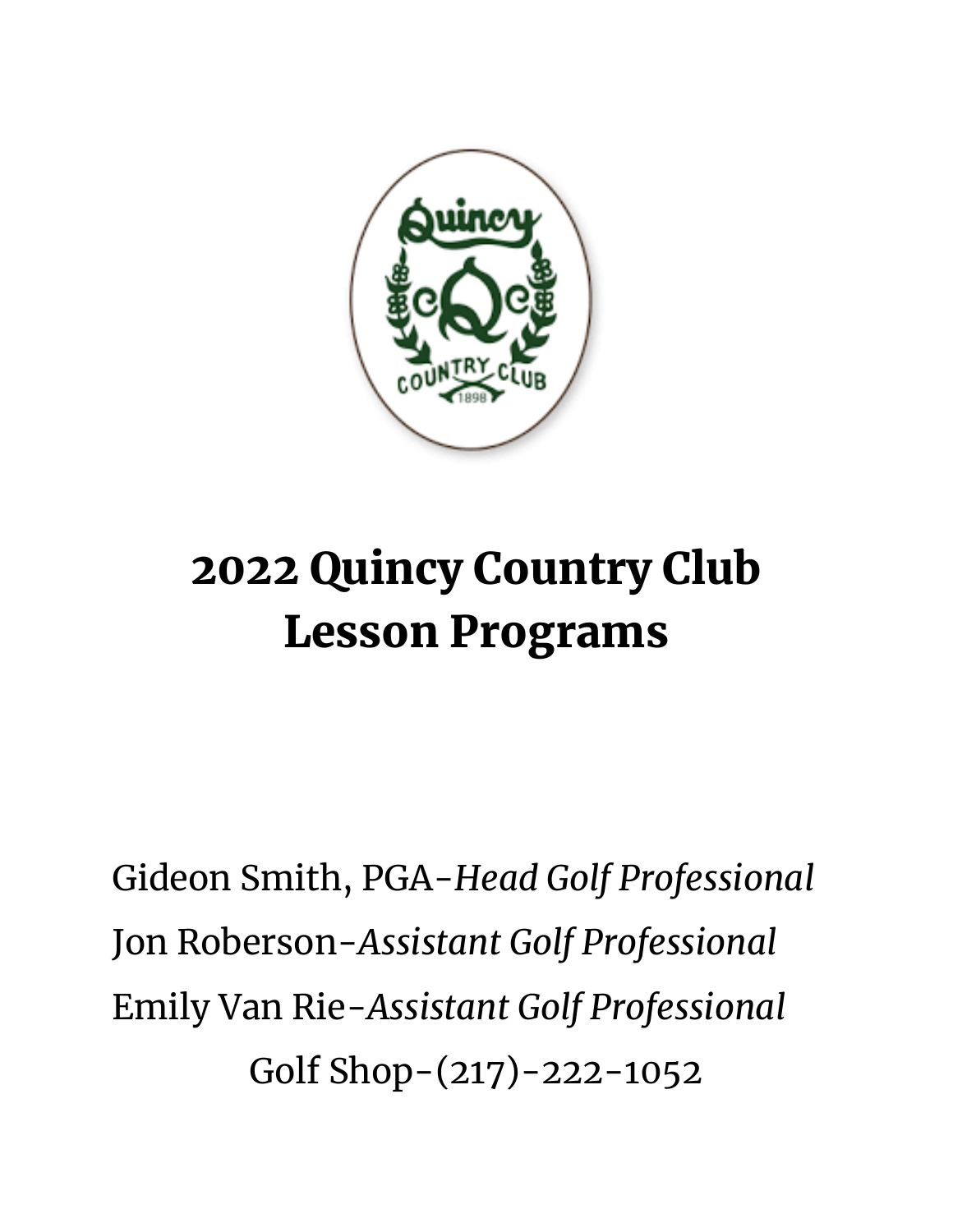

# Adult Private Instruction

All adult private lessons are 30-45 minutes.

Gideon Smith, PGA - **gccpro@adams.net** 

- Individual Lesson: \$60
- 5 Lesson Pack: \$260
- 10 Lesson Pack: \$520

Jon Roberson - **[qccproshop@gmail.com](mailto:qccproshop@gmail.com)** 

- Individual Lesson: \$50
- 5 Lesson Pack: \$210
- 10 Lesson Pack: \$420

Emily Van Rie - [qccproshop@gmail.com](mailto:qccproshop@gmail.com)

- Individual Lesson: \$50
- 5 Lesson Pack: \$210
- 10 Lesson Pack: \$420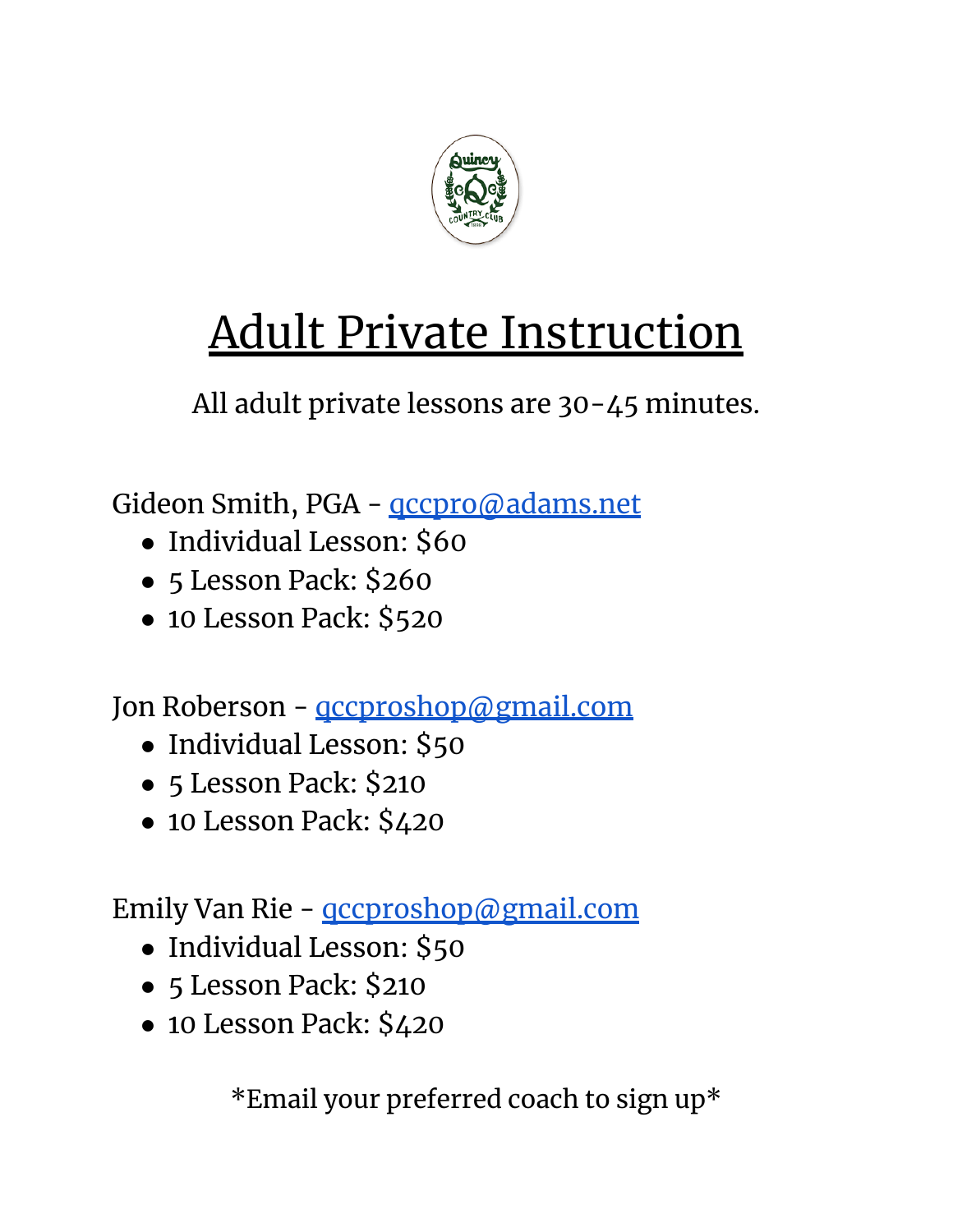

# Adult Group Instruction

All Adult Group Lessons are 45-60 minutes.

Gideon Smith, PGA - **gccpro@adams.net** 

- 2-Players: \$50 per person
- 3-Players: \$40 per person
- 4-Players: \$35 per person
- 5 or More Players: \$30 per person

Jon Roberson - **gccproshop@gmail.com** 

- 2-Players: \$40 per person
- 3-Players: \$30 per person
- 4-Players: \$25 per person
- 5 or More Players: \$20 per person

Emily Van Rie - [qccproshop@gmail.com](mailto:qccproshop@gmail.com)

- 2-Players: \$40 per person
- 3-Players: \$30 per person
- 4-Players: \$25 per person
- 5 or More Players: \$20 per person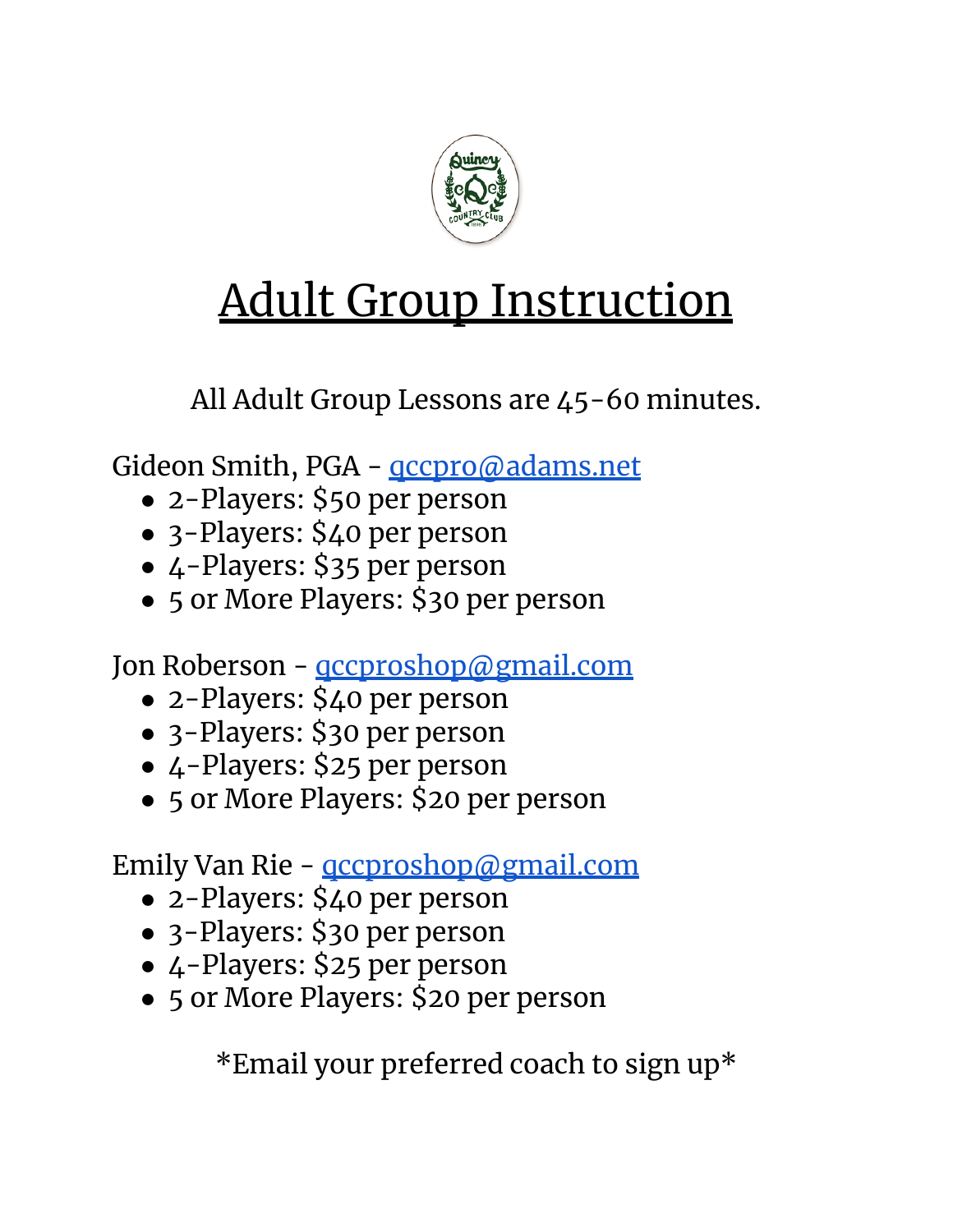

### Junior Private Instruction

Ages 11-18: 30-45 minutes

Gideon Smith, PGA - **gccpro@adams.net** 

- Individual Lesson: \$35
- 5 Lesson Pack: \$150
- 10 Lesson Pack: \$300

Jon Roberson - **gccproshop@gmail.com** 

- Individual Lesson: \$25
- 5 Pack Lesson: \$115
- 10 Pack Lesson: \$225

Emily Van Rie

- Individual Lesson: \$25
- 5 Pack Lesson: \$115
- 10 Pack Lesson: \$225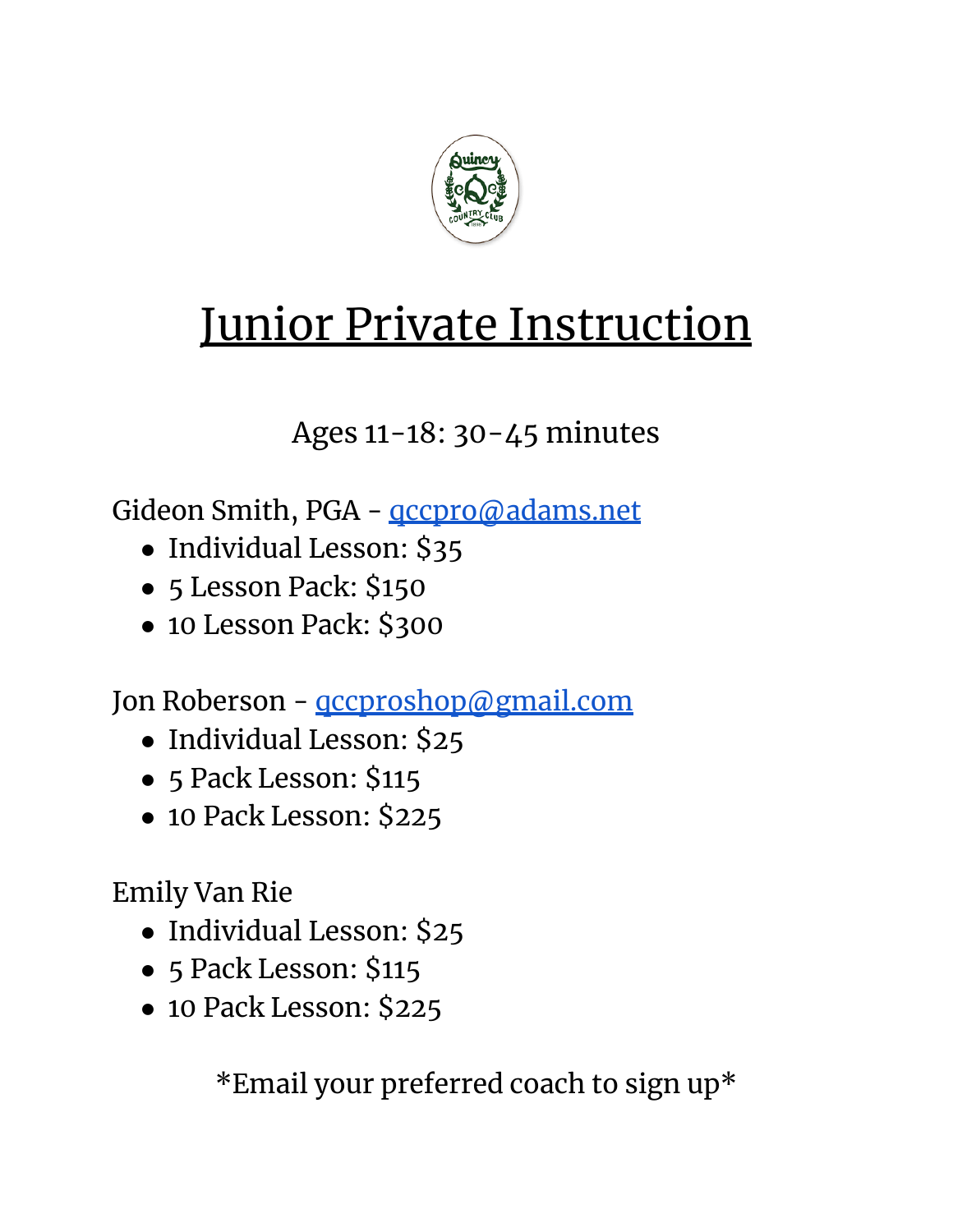

# **Junior Private Instruction**

Ages 5-10: 30 minutes

Jon Roberson - **gccproshop@gmail.com** 

- Individual Lesson: \$20
- 5 Pack Lesson: \$90
- 10 Pack Lesson: \$175

Emily Van Rie

- Individual Lesson: \$20
- 5 Pack Lesson: \$90
- 10 Pack Lesson: \$175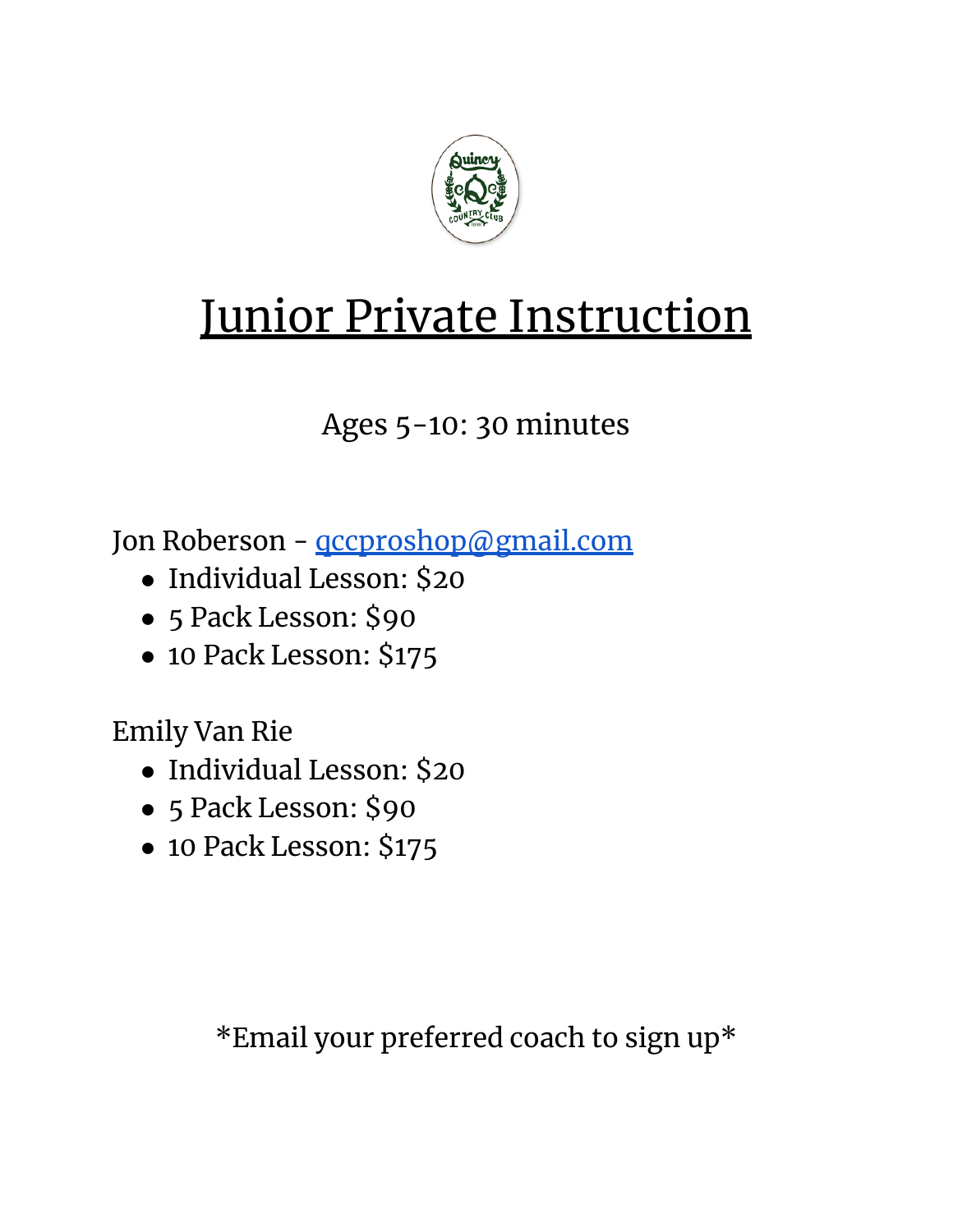

# Junior Group Instruction

All Junior Group Lessons are 45 minutes

Jon Roberson - **gccproshop@gmail.com** 

- 2 Players: \$25 per child
- 3 Players: \$20 per child
- 4 Players: \$15 per child
- 5 or More Players: \$15 per child

Emily Van Rie - [qccproshop@gmail.com](mailto:qccproshop@gmail.com)

- 2 Players: \$25 per child
- 3 Players: \$20 per child
- 4 Players: \$15 per child
- 5 or More Players: \$15 per child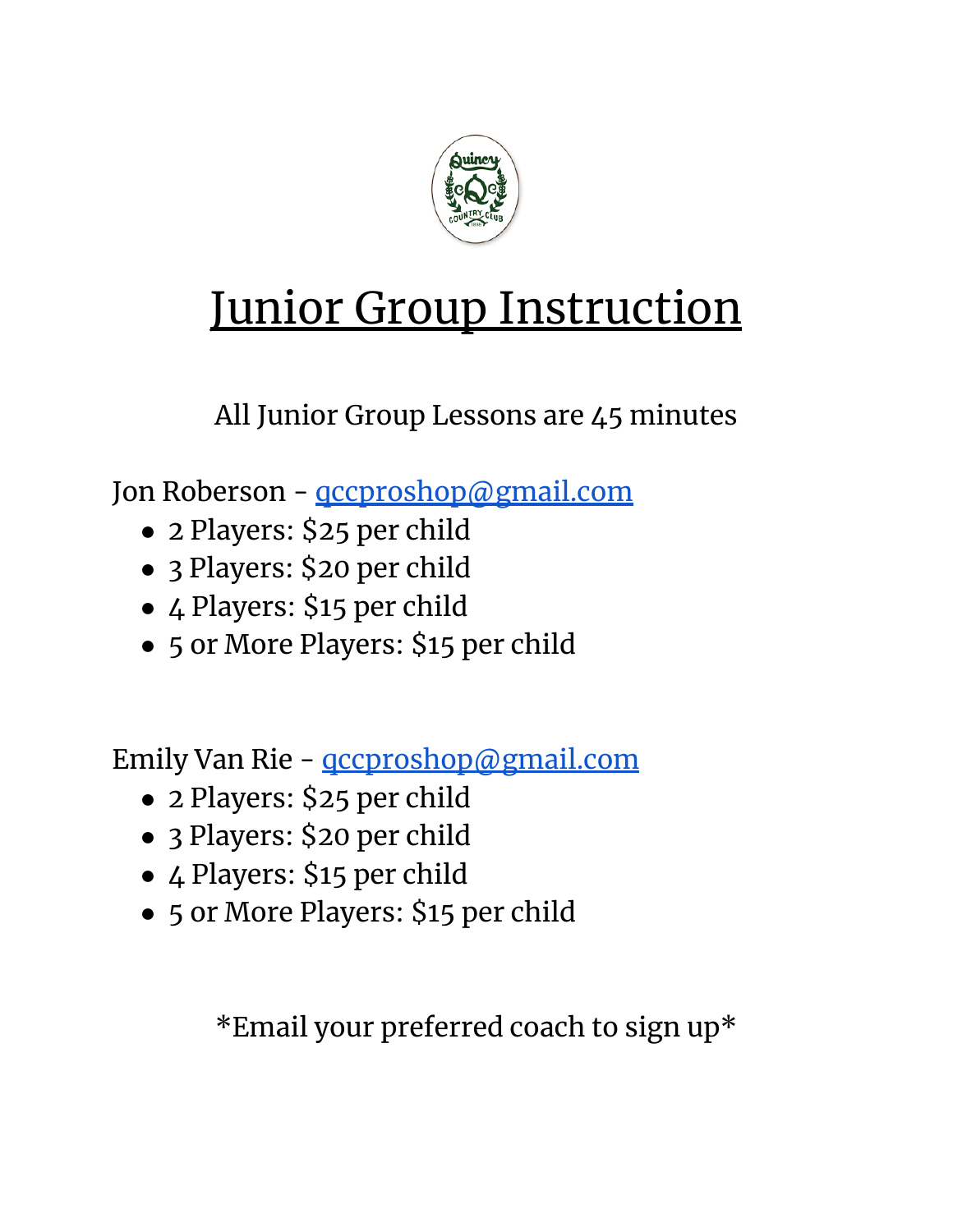

### Summer Junior Golf

- SNAG Golf
- Ages  $3-5$
- Tuesday Mornings: 8:30-9:15
- Dates: June 7, 14, 21, 28, July 12, 19, 26

#### ● Sport Division

- Ages  $5-8$
- Tuesday Mornings: 9:30-10:45 \* \* Cost: \$50 per player
- Dates: June 7, 14, 21, 28 July 12 for all divisions $*$ 
	- July 19 Skills Challenge
	- July 26 Jr. Club Championship
	- August 2 Jr. Guest Day

#### ● Tournament Division

- $\bullet$  Ages 9-12
- Friday Mornings: 9:15-10:30
- Dates: June 10, 17, 24, July 1, 8
	- July 22 Skills Challenge
	- July 29 Jr. Club Championship
	- August 2 Jr. Guest Day

### ● Teen Division

- $\bullet$  Ages 12+
- Friday Mornings: 8:30-9 Clinic
- Children can go play afterwards
- Dates: June 10, 17, 24, July 1, 8, 29
	- July 21 & 22 Teen Club Championship
	- August 2 Junior Guest Day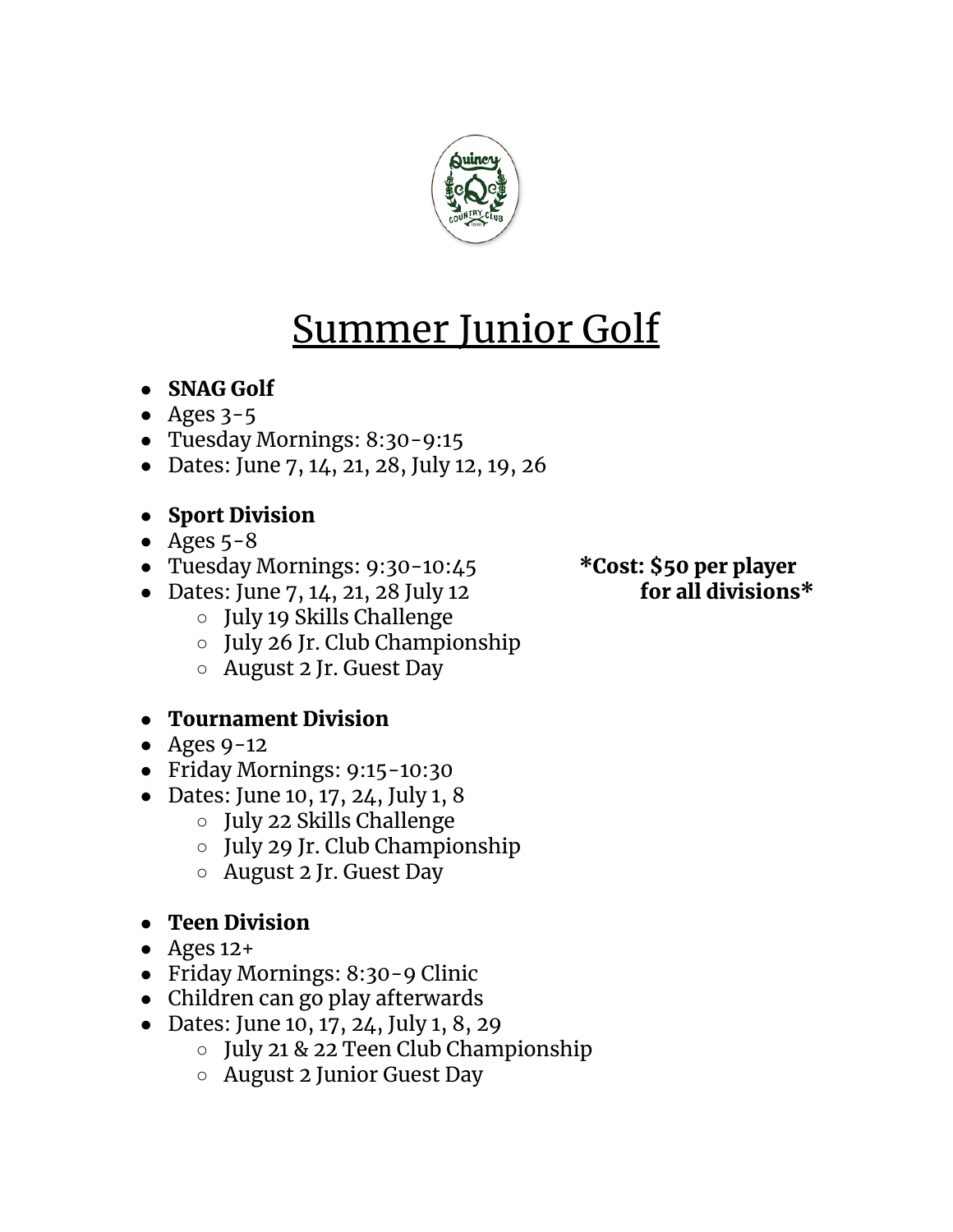

### PGA Junior League

• PGA Junior League exists to bring friends, families, and communities together around golf. Quincy Country Club will have two Junior League teams for this summer. The teams will compete in home and away matches against other kids in the area. Ages for PGA Junior League are 7-13.

### ● Practice Dates and Times:

- All practices will be from 5:30-6:30 pm
- $\circ$  Friday April 8, 15, 22
- $\circ$  Friday May 6, 13